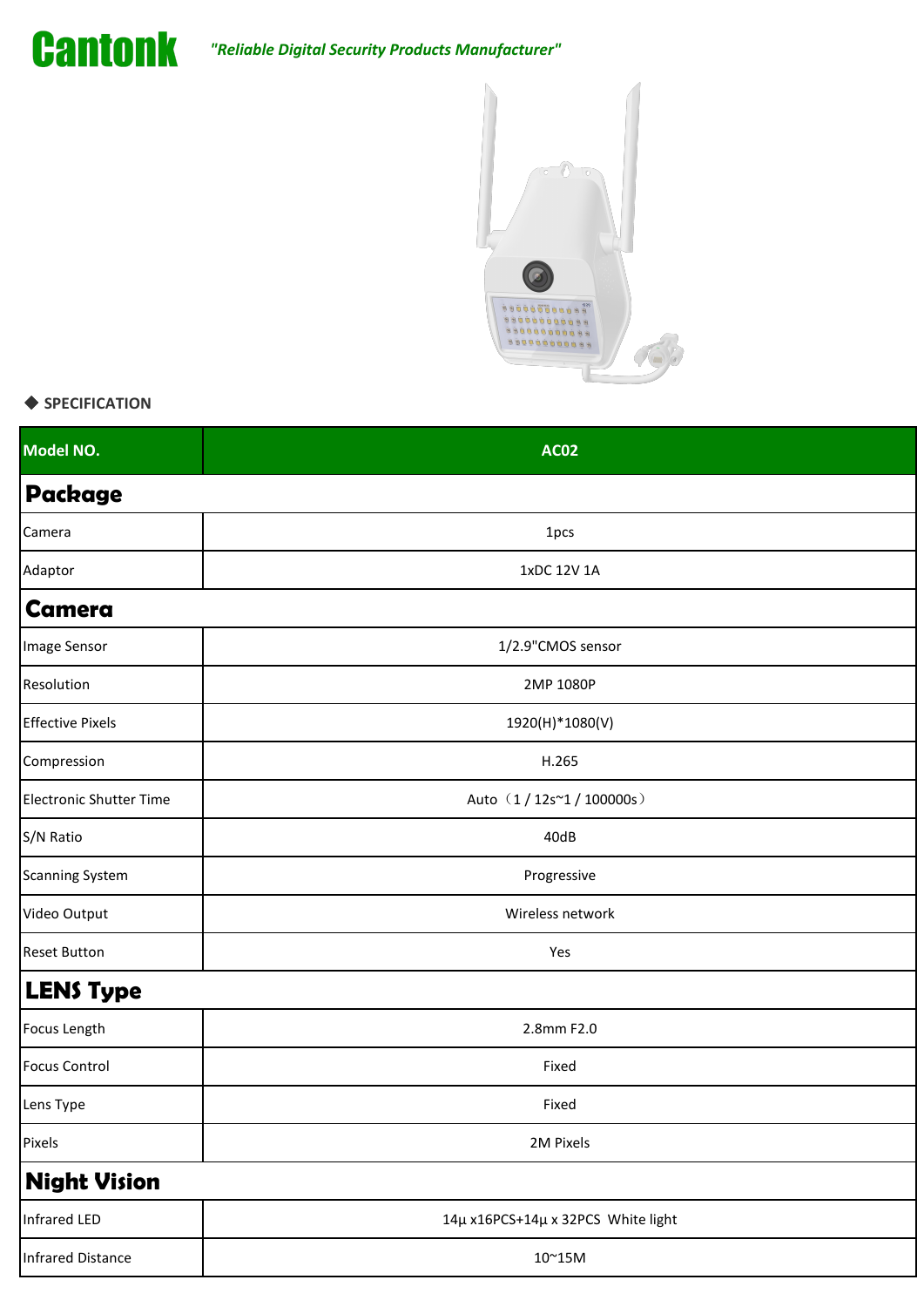| <b>IR Status</b>       | CDS Auto Control                  |  |
|------------------------|-----------------------------------|--|
| IR Power On            | Auto Control                      |  |
| <b>Network</b>         |                                   |  |
| Ethernet               | RJ-45 (10/100Base-T)              |  |
| Protocol               | TCP/IP、UDP、HTTP、DDNS、DHCP、FTP、NTP |  |
| <b>ONVIF</b>           | $\overline{1}$                    |  |
| P <sub>2</sub> P       | Support                           |  |
| POE                    | $\overline{1}$                    |  |
| Main Stream 1          | 1920*1080@25fps                   |  |
| Main Stream 2          | /                                 |  |
| Main Stream 3          | $\sqrt{2}$                        |  |
| Sub Stream 1           | 640*360@25fps                     |  |
| Sub Stream 2           | /                                 |  |
| Sub Stream 3           | $\overline{1}$                    |  |
| Tri Stream             |                                   |  |
| <b>IE Brower</b>       | /                                 |  |
| <b>Smart Phone</b>     | support                           |  |
| <b>Wireless</b>        |                                   |  |
| Antenna                | 3dbi                              |  |
| Hotspot                | Support                           |  |
| Wi-Fi                  | Wi-Fi(IEEE802.11b/g/n)            |  |
| <b>WIFI Range</b>      | No obstacles 350m Max.            |  |
| <b>Camera Features</b> |                                   |  |
| Day/Night              | Color/B&W (IR-CUT)                |  |
| Minimun Illumination   | 0.01 Lux                          |  |
| Image Config           | YES                               |  |
| Corridor Pattern       | /                                 |  |
| <b>ROI</b>             | /                                 |  |
| Defog Mode             | $\overline{1}$                    |  |
| <b>BLC</b>             | /                                 |  |
| <b>HDR</b>             | $\sqrt{2}$                        |  |
| 3DNR                   | Support                           |  |